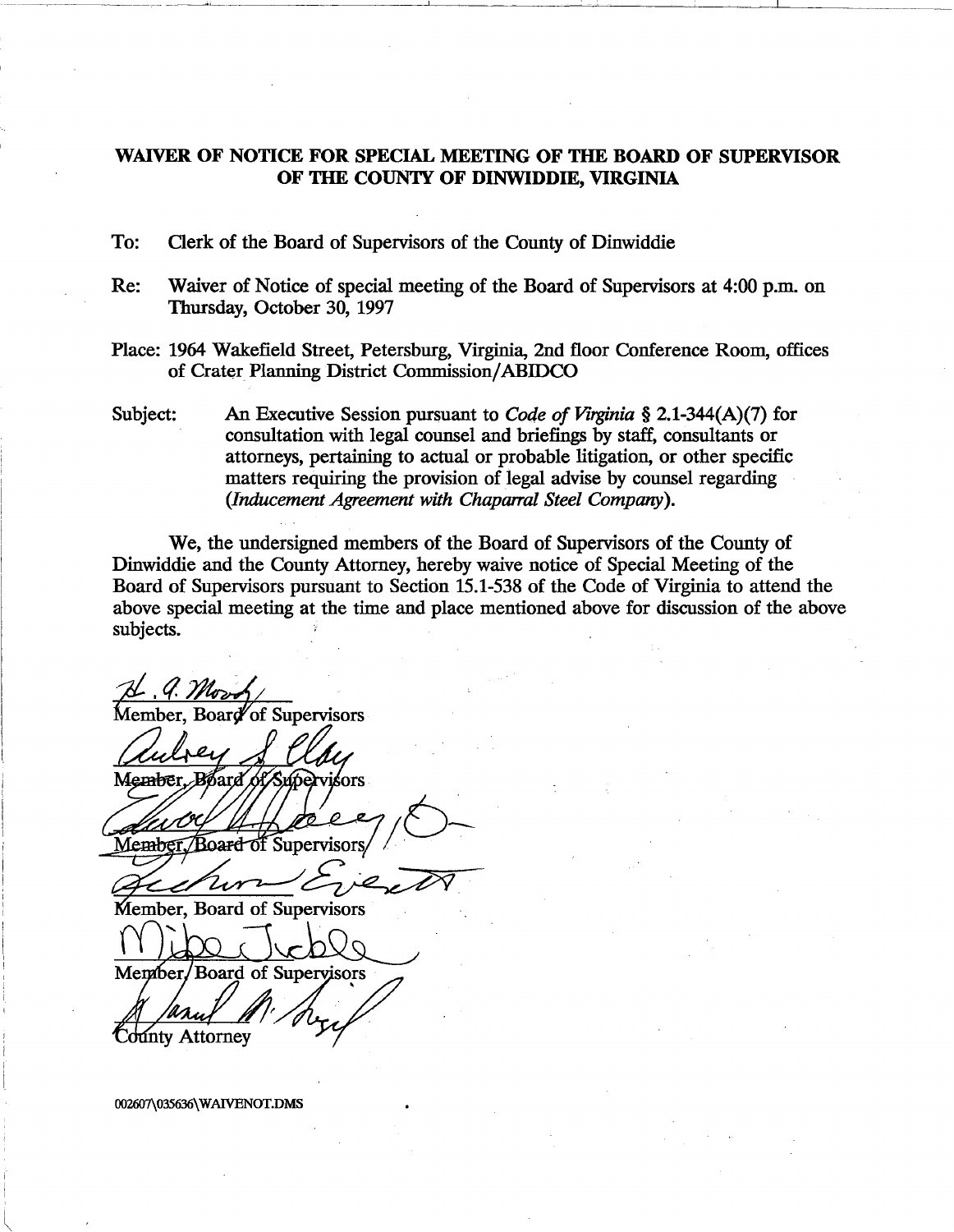County of *D*inwiddie

Date: October 30, 1997

To: Clerk of the Board of Supervisors of the County of Dinwiddie

Re: Request for special meeting of the Board of Supervisors at 4: 00 P.M. on Thursday, October 3D, 1997

Place: ABIDCO Monument Professional Building 1964 Wakefield street Petersburg, Virginia

Subject: An Executive Session pursuant to the Code of Virginia Section 2.1-344 (A) - 7 for consultation with legal counsel and briefings by staff, consultants or attorneys, pertaining to actual or probable litigation, or other specific matters requiring the provision of legal advice by counsel regarding (Inducement Agreement with Chaparral Steel Company).

We, the undersigned members of the Board of supervisors of the County of Dinwiddie, request that the Clerk of this Board notify each member of the Board of supervisors and the County Attorney to attend the above special meeting at the time and place mentioned above for the discussion of the above subjects.

Member of Board of Supervisors Member ors: Member of 'Board' оf Member of Board of ervisors of Board of Supervisors Member

County Attorney

jpam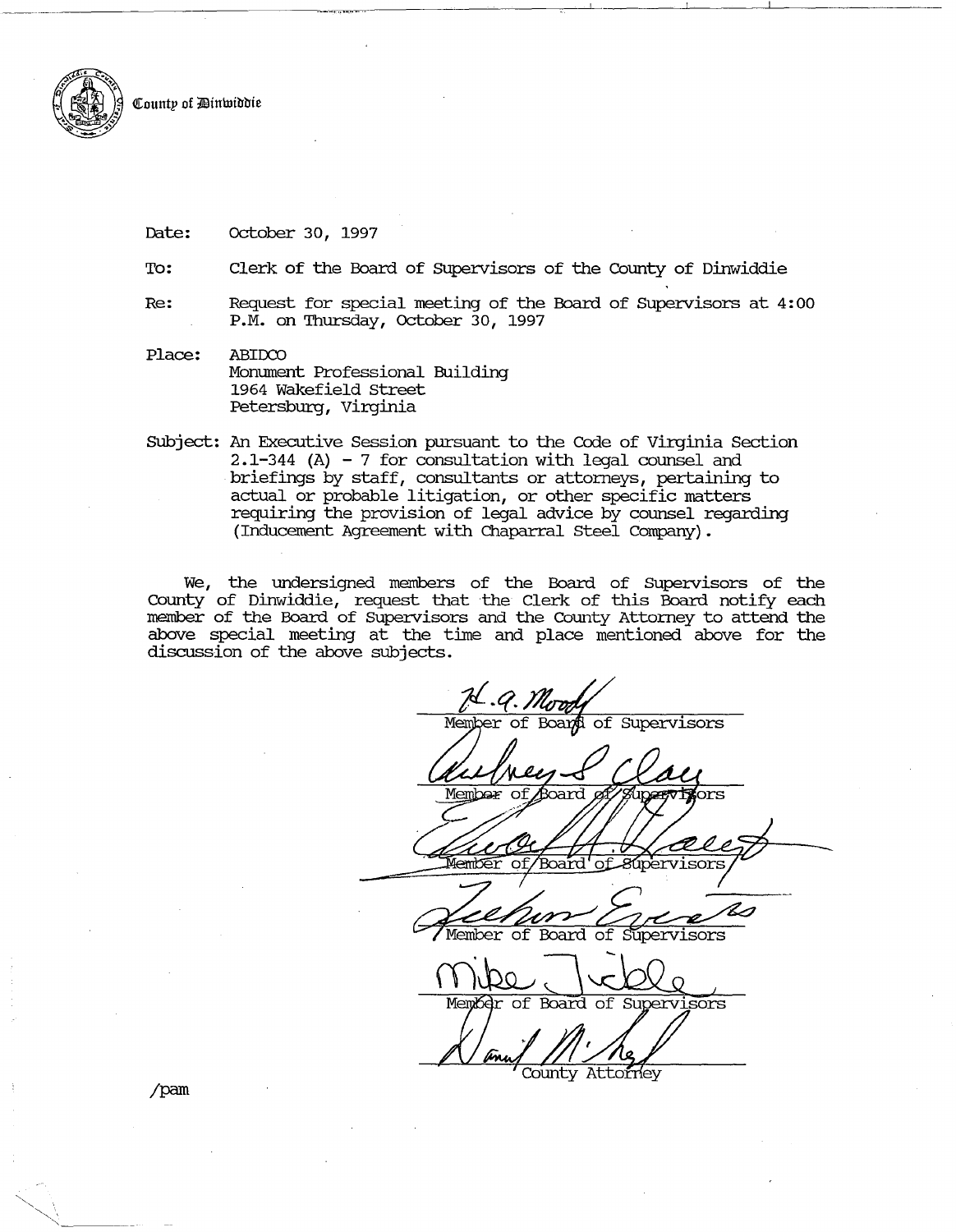#### CERTIFICATION RESOLUTION OF EXECUTIVE SESSION

WHEREAS, THE BOARD OF SUPERVISORS CONVENED AN EXECUTIVE MEETING ON THIS DATE PURSUANT TO AN AFFIRMATIVE RECORDED VOTE AND IN ACCORDANCE WITH THE PROVISIONS OF THE VIRGINIA FREEDOM OF INFORMATION ACT; AND

WHEREAS, SECTION 2.1-344.1 OF THE CODE OF VIRGINIA REQUIRES A CERTIFICATION BY THE BOARD OF SUPERVISORS THAT SUCH EXECUTIVE MEETING WAS CONDUCTED IN CONFORMITY WITH VIRGINIA LAW:

NOW, THEREFORE BE IT RESOLVED THAT THE BOARD OF SUPERVISORS, HEREBY CERTIFIES THAT, TO THE BEST OF EACH MEMBER'S KNOWLEDGE, (1) ONLY PUBLIC BUSINESS MATTERS LAWFULLY EXEMPTED FROM OPEN MEETING REQUIREMENTS UNDER THE VIRGINIA FREEDOM OF INFORMATION ACT WERE . HEARD, DISCUSSED OR CONSIDERED IN THE EXECUTIVE MEETING TO WHICH THIS CERTIFICATION APPLIES; AND (2) ONLY SUCH PUBLIC BUSINESS MATTERS AS WERE IDENTIFIED IN THE MOTION BY WHICH THE EXECUTIVE MEETING WAS CONVENED WERE .HEARD, DISCUSSED OR CONSIDERED IN THE MEETING TO WHICH THIS CERTIFICATION APPLIES

| UPON MOTION OF $\mathcal{B}_{\text{rauge}}$ , SECONDED BY $\text{C}_{\text{lav}}$ |  |        |
|-----------------------------------------------------------------------------------|--|--------|
|                                                                                   |  |        |
| VOTING "AYE,"                                                                     |  |        |
|                                                                                   |  | VOTING |

"NAY," THIS CERTIFICATION RESOLUTION WAS ADOPTED.

I\DATA \ USER\DMS\ WP\SAMM\EXECSESS.CER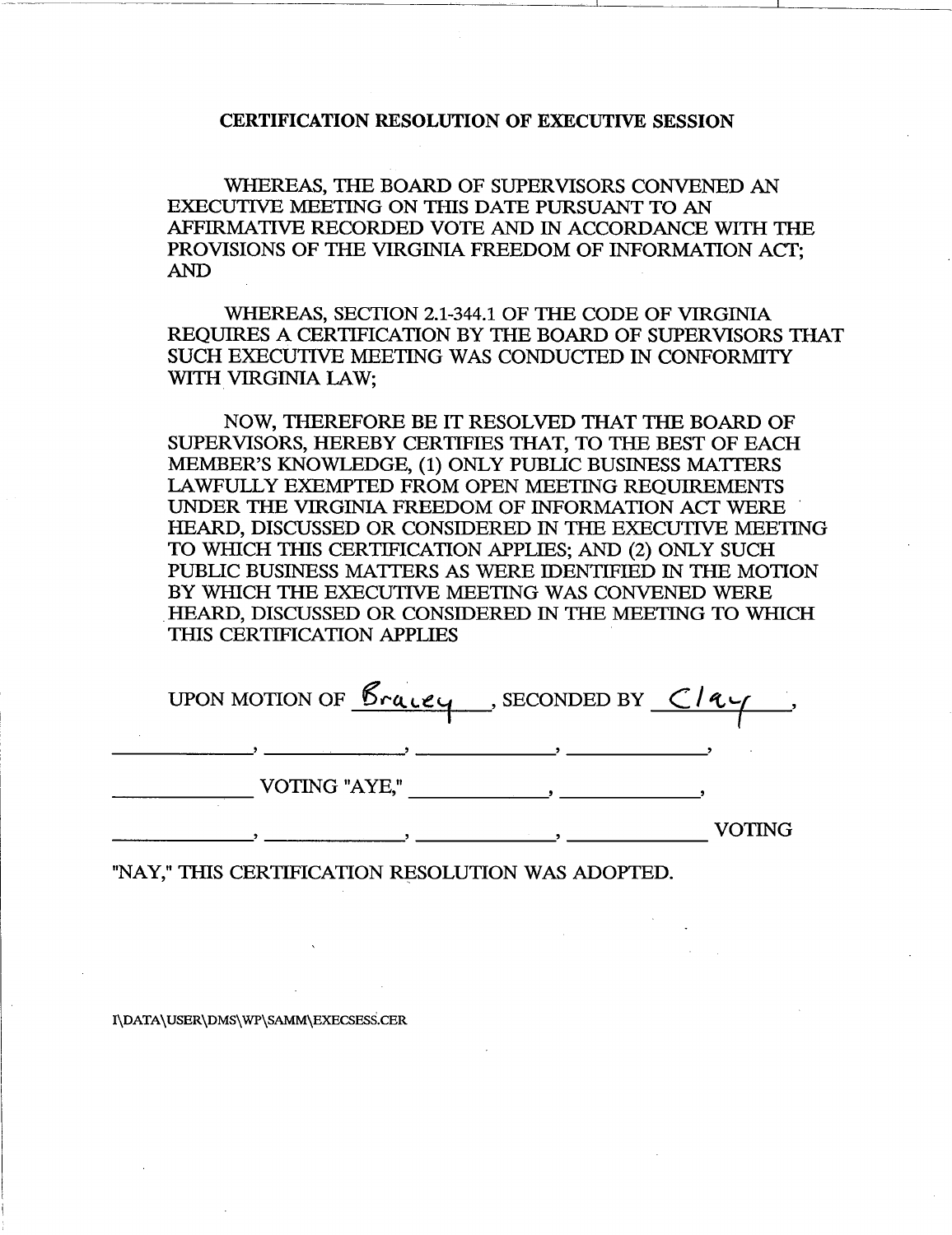## MOTION TO GO INTO EXECUTIVE SESSION

I MOVE THAT THIS BOARD NOW MEET IN EXECUTIVE SESSION TO

DISCUSS'MATIERS EXEMPT FROM THE OPEN MEETING REQUIREMENTS

OF THE VIRGINIA FREEDOM OF INFORMATION ACT AS:

PERSONNEL MATTERS UNDER VA. CODE SECTION 2.1-344 A. 1;

- REAL PROPERTY USE, ACOUISITION, DISPOSITION OR CONDITION UNDER VA. CODE SECTION 2.1-344 A 3;
- PROTECTION OF THE PRIVACY OF INDIVIDUALS IN PERSONAL MATIERS NOT RELATED TO PUBLIC BUSINESS UNDER VA. CODE SECTION 2.1-344 A. 4;
	- PROSPECTIVE BUSINESS OR INDUSTRY MATIERS OR EXPANSION OF EXISTING BUSINESS OR INDUSTRY WHERE NO PREVIOUS PUBLIC ANNOUNCEMENT HAS BEEN MADE UNDER VA. CODE SECTION 2.1-344 A. 5;
	- INVESTING OF PUBLIC FUNDS WHERE COMPETITION OR BARGAINING IS INVOLVED WHERE, IF MADE PUBLIC INITIALLY, THE FINANCIAL INTEREST OF THE COUNTY WALD BE ANNOUNCEMENT THIS BEEN MADE UNDER VA. CODE SECTION 2.1-344 A. 5;<br>INVESTING OF PUBLIC FUNDS WHERE COMPETITION OR<br>BARGAINING IS INVOLVED WHERE, IF MADE PUBLIC<br>INITIALLY, THE FINANCIAL INTEREST OF THE COUNTY<br>WOULD BE

CONSULTATION WITH LEGAL, COUNSEL AND BRIEFINGS BY STAFF MEMBERS, CONSULTANTS OR ATTORNEYS, PERTAINING TO ACTUAL OR PROBABLE LITIGATION, OR OTHER SPECIFIC LEGAL MATIERS REQUIRING THE PROVISION OF LEGAL ADVICE BY COUNSEL UNDER VA. CODE SECTION 2.1-344A. 7;

THE SUBSTANCE OF THE MATIERS TO BE DISCUSSED INVOLVES:

Inducement Agreement <u>with Chaparal Iteel</u>

004028\032285\EXECSES.MTN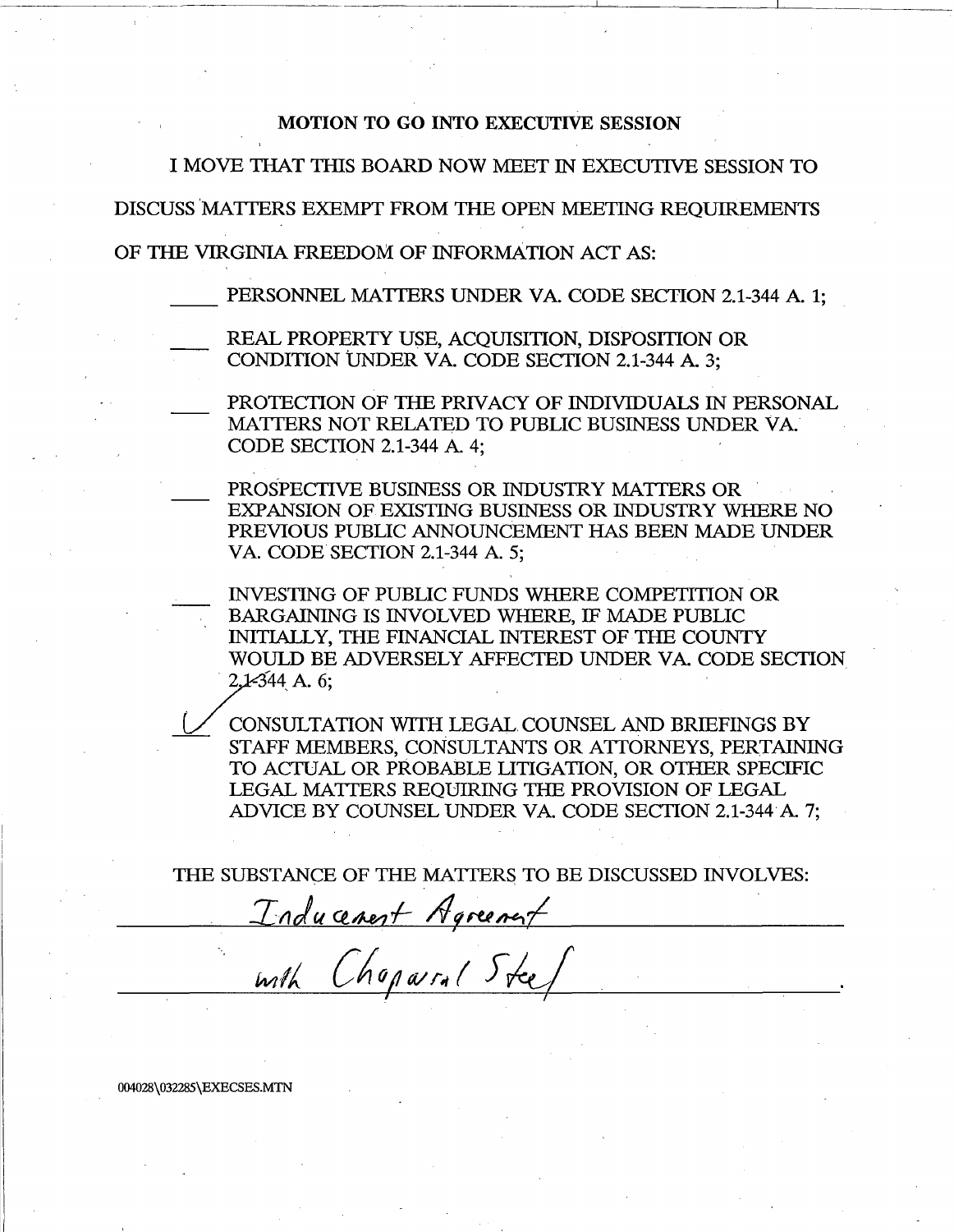1206 Norwood Street Post Office Box 1052<br>Post Office Box 1052<br>Radford, Virginia 24141-0052

Tel: (540) 639-1601<br>Fax: (540) 639-6602

The Ross Building<br>801 East Main Street, Suite 1400<br>Post Office Box 1998<br>Richmond, Virginia 23218-1998 Tel: (804) 646-1636<br>Fax: (804) 783-7291/783-2926



Reply to Richmond Office

 $\mathbf{r}$ 

# **FACSIMILE TRANSMISSION**

| DATE: 10/27/97 TIME: $2.00$ Pm                        |  |  |  |
|-------------------------------------------------------|--|--|--|
| TOTAL NUMBER OF PAGES (including cover sheet): $3$    |  |  |  |
| TO: NAME: Mr. Marty Long                              |  |  |  |
| CO: Dinwiddie County                                  |  |  |  |
| FACSIMILE NUMBER: 804/469-4503                        |  |  |  |
| FROM: Daniel M. Siegel, Esquire                       |  |  |  |
| OUR FILE NUMBER: 2607/35394                           |  |  |  |
|                                                       |  |  |  |
| FOR PROBLEMS OR CONFIRMATION, PLEASE CALL:            |  |  |  |
| Dena Roberts ___________ AT (804) __ 783-6772 _______ |  |  |  |
| <b>MESSAGE</b>                                        |  |  |  |

The information contained in this factimile transmission is attorney/client privileged and confidential information intended only for use of the individual or entity named above. If the reader of this message is not the intended recipicut, you are hereby notified that any dissemination, distribution or copying of this communication is strictly prohibited. If you have received this communication in error, please notify us immediately by telephone and return the original transmission to us at the above address via the U.S. Postal Service.

Thank you, SANDS, ANDERSON, MARKS & MILLER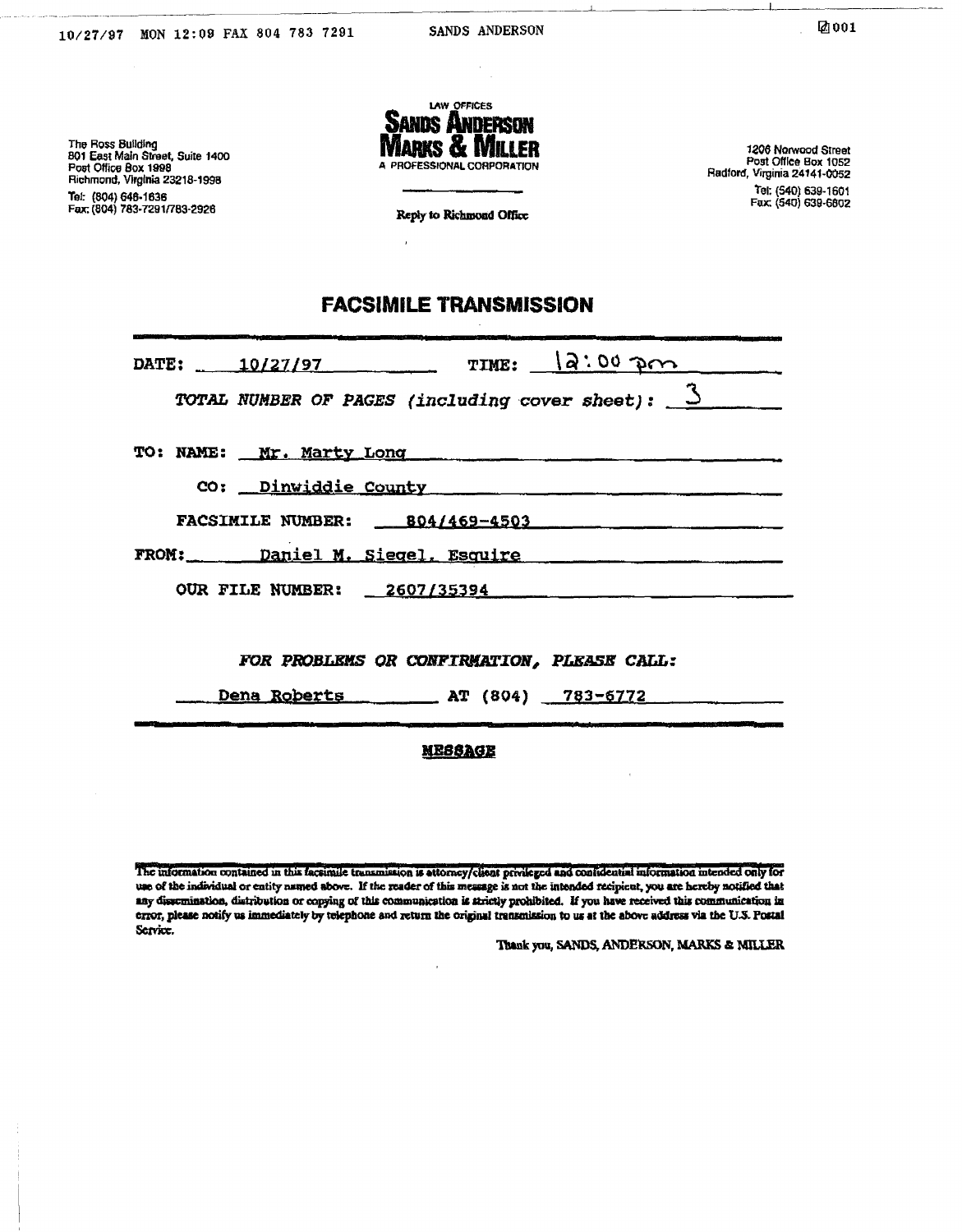### REQUEST FOR SPECIAL MEETING OF THE BOARD OF SUPERVISOR OF THE COUNTY OF DINWIDDIE, VIRGINIA

- To: Clerk of the Board of Supervisors of the County of Dinwiddie
- Re: Request for special meeting of the Board of Supervisors on \_ p.m. on Wednesday, November 5, 1997

Place: , Dinwiddie, Virginia

Subject: An Executive Session pursuant to *Code of Yuginia* § 2.1-344(A)(7) for consultation with legal counsel and briefings by staff, consultants or attorneys, pertaining to actual or probable litigation, or other specific matters requiring the provision of legal advise by counsel regarding (Zoning issues and *Inducement Agreement with* Chaparral *Steel Company)* and 2.1- 344(A)U for \_\_ \_

We, the undersigned members of the Board of Supervisors of the County of Dinwiddie, request that the Clerk of this Board notify each member of the Board of Supervisors and the County Attorney to attend the above special meeting at the time and place mentioned above for discussion of the above subjects.

Member of Board of Supervisors

Member of Board of Supervisors

002607\035636\NOTICE.DMS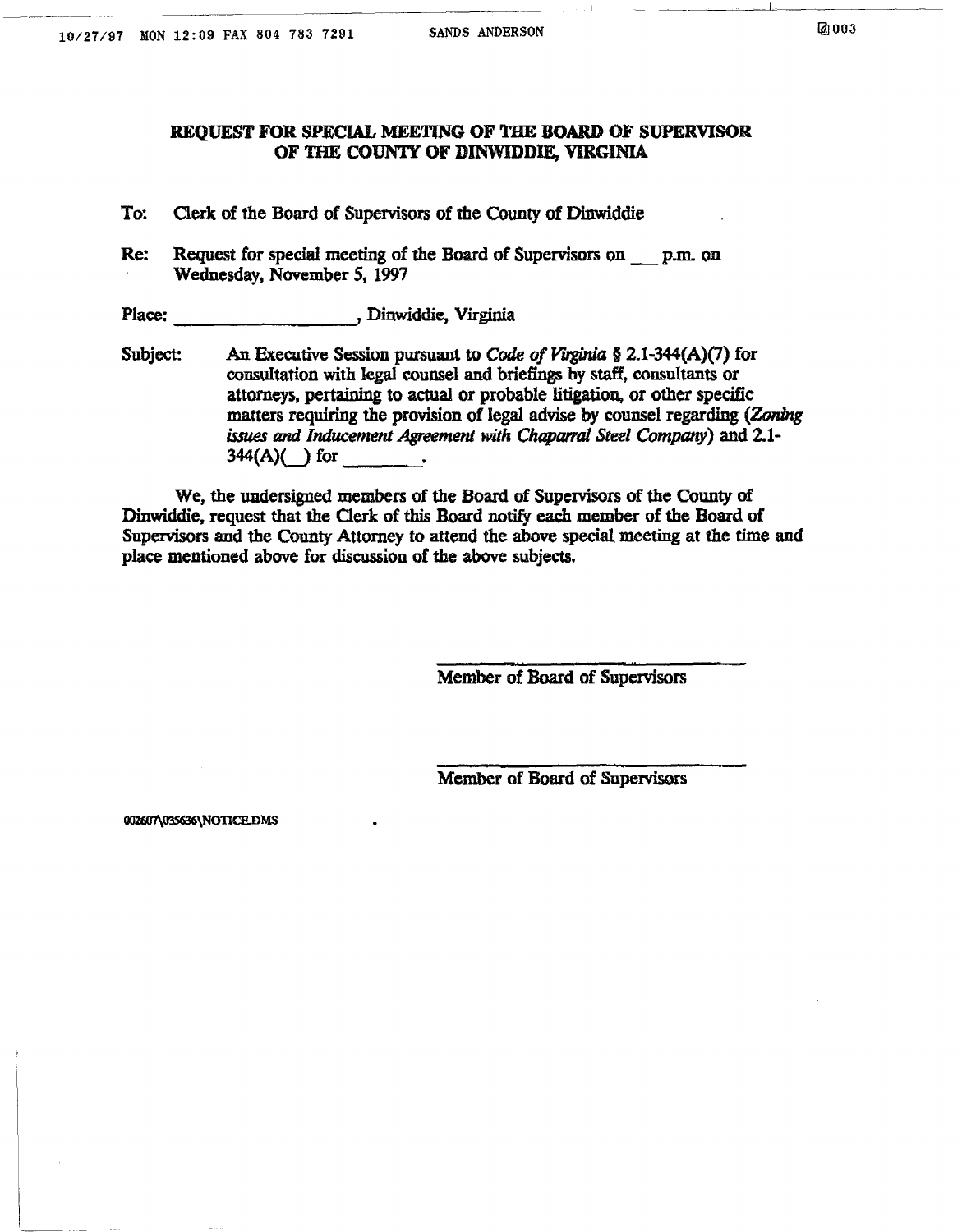The Ross Building 801 East Main Street, Suite 1400 Post Office Box 1998 Richmond, Virginia 23218-1998

Tel: (804) 648-1636 Fax: (804) 783-7291/783-2926



SANDS ANDERSON

Reply to Richmond Office P.O. Box 1998<br>Richmond, Virginia 23218-1998 Direct Dial: (804) 783-7219

October 27, 1997

1206 Norwood Street Post Office Box 1052 Radford, Virginia 24141-0052 Tel: (540) 639-1601 Fax: (540) 639-6802

VIA TELECOPIER 1-469-4503 and U.S. MAIL Mr. R. Martin Long **County Administrator** Dinwiddie County P.O. Drawer 70 Dinwiddie, VA 23841

#### Board of Supervisors' Special Meeting -- November 5, 1997 RE.

Dear Marty:

Enclosed is a form of notice for the calling of a special meeting on November 5. 1997 (prior to the regularly scheduled meeting). Pursuant to Code of Virginia § 15.1-538, a special meeting of the Board of Supervisors is to be held on request of two or more members of the Board. Also Code of Virginia § 15.1-538 requires that you, as Clerk of the Board of Supervisors, send a notice to each member of the Board and the County Attorney by certified mail, not less than five (5) days before the day of the special meeting. This notice has blank spaces for the time and place of meeting. I have also left blanks for additional items for discussion which need to be completed or deleted, although I've assumed some of the discussion would involve the Chaparral Steel rezoning issues and inducement agreement issues. If you have any questions, please give me a call.

ith blest regards

**Enclosure** 002607\035636\long.itx